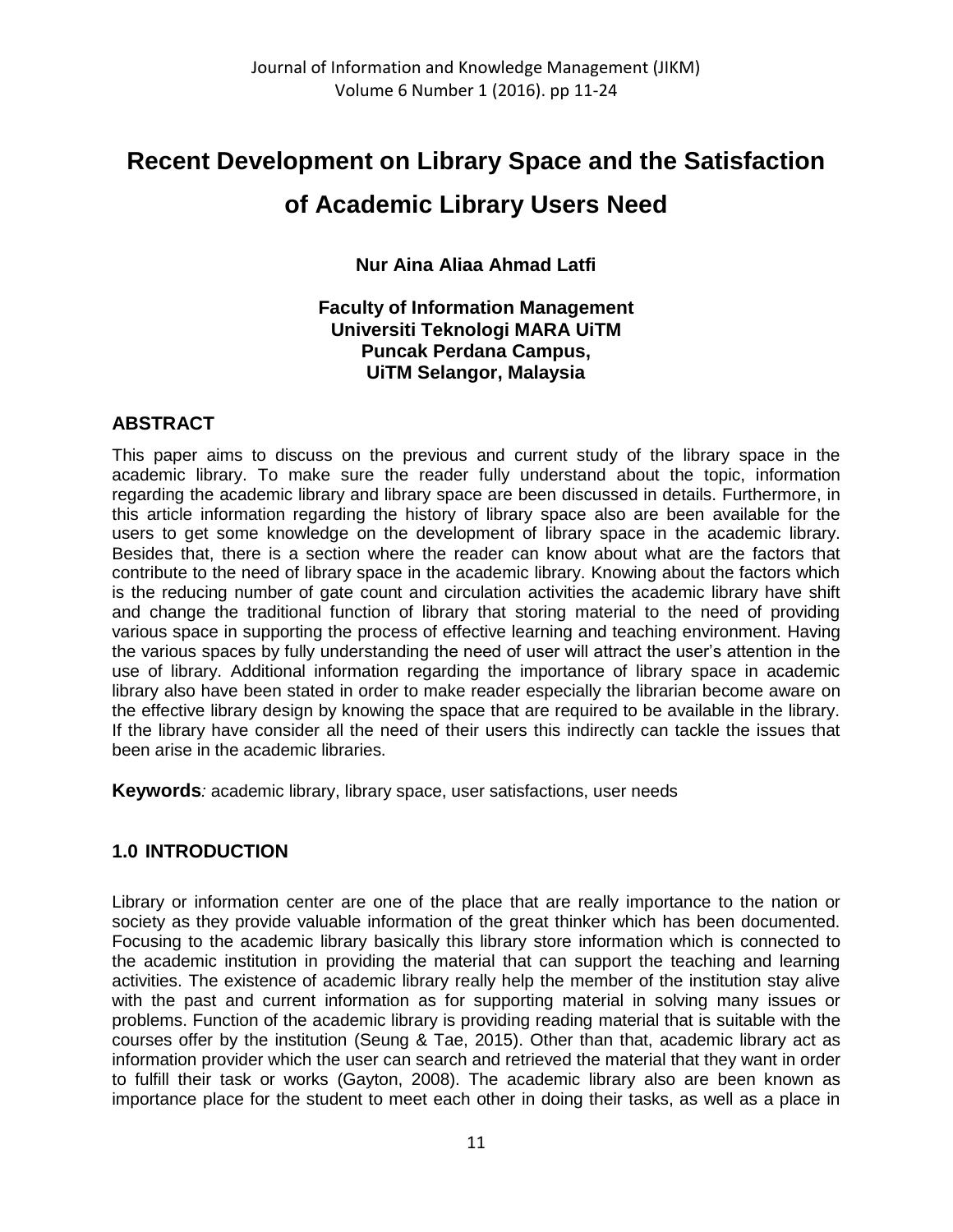giving the student the opportunity in demonstrate their involvement towards the institutional objective (Haddow, 2013).

Although the academic library been recognized as a good and importance place to the academic institution but in recent the academic library have face the problem where users tend to shift their ways in retrieving information needed. These indirectly give big impact to the academic library where many of previous study show the decline number of gate count and circulation activities. The authors stated that nowadays library resources are not been fully utilized by the members and it bring the result on decline number of circulation in the use of printed material that are available inside the library building (Gayton, 2008; Montgomery, 2014; Seung & Tae, 2015). Apart from that, the ever growing of technology make the function of library are not been the number one preference of user in searching and retrieving the information that they wanted. In the last 20 years the users have change the ways of retrieving information from the printed material to the use of online resources which this give bad impact to the academic library performance (Ojennus & Watts, 2015). As the result it can be seen that from time to time the users are no longer want to use the printed material as their reference in doing and completing any tasks. Many of the users are more focusing to get information in the web rather than looking the material at library. As been mention before rapid development of technology makes the academic library reduce their valuable function as information provider to the institution. Most of the students are really use the technology in searching the information that they need. This been agree by the previous author the member of faculty more focus on using the electronic resources as the medium for them in getting or gather information for completing the task (Gayton, 2008). Further discussion been point out that the ever growing of technology has shifted the role on traditional academic library function where the student nowadays are not fully utilize the existence of academic library (Young & Schottenfeld, 2014).

The decline number of gate count and circulation activities can be seen from the aspect of minimum and crowded space that available inside the library building. The ever growing of printed material to be store inside the library has minimized the space for the student to do their individual or group work inside the library. These indirectly make the student tend to find another place in doing their works. If the academic library are not thinking about the space and just storing the books this will effect on the academic library existence which it can contribute to the death of academic library usage (Gayton, 2008). There is the issue regarding on the crowded and inappropriate management of space for the student to make any works inside the library which this give difficulties for student to find suitable space (Seung & Tea, 2015). From the authors perspective this can be said that the decline number of gate count and circulation activity can be seen trough the aspect of space available inside the library which make the user are prefer to not come to the library in using the facilities or services available.

Concern to the issues been discuss many of academic library have play some initiative on redesign the library space in order to reflect the need of the user and give satisfaction toward the service and facilities. The traditional function of academic library that more focus on the availability and storing printed material without concerning on the space and the way users searching information are been changes to the area on providing the various space that are supported with suitable equipment for the member of institution in doing their work inside the library. Previous author have stated that in the last 10 years a drastic changes been made by the academic library on the library space planning (Webb, Schaller & Hunley, 2008). The changes of academic library space are to support the library activities and the institution itself (Turner, Welch & Reynolds, 2013). Many of the academic libraries nowadays are towards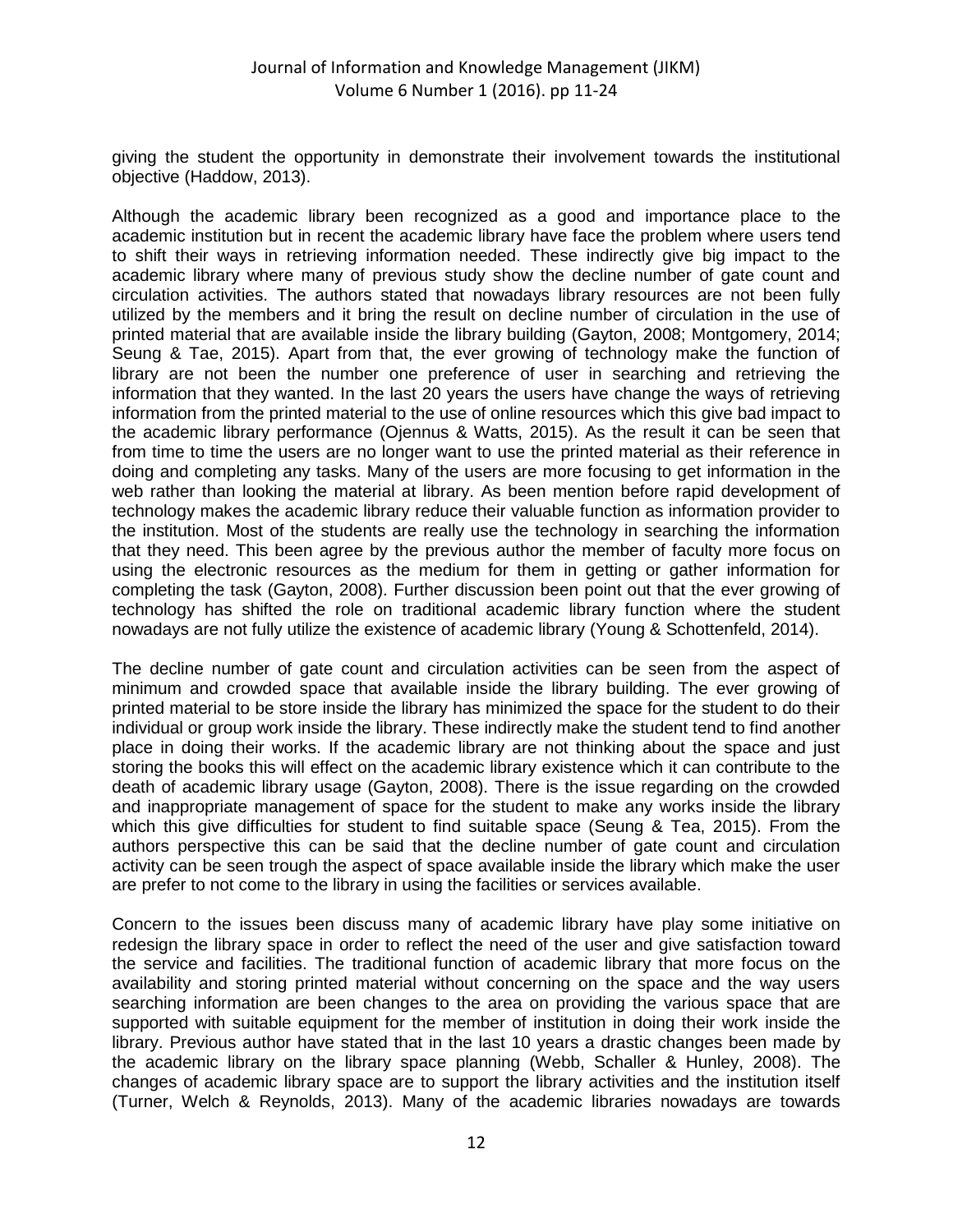improving the design and layout of the library in order to tackle the issues on the number of gate count and circulation activities.

Focusing to the different space which can support the various need of the user are become the main priority for the changes (Seung & Tae, 2015). In fact with the availability of various spaces can make the student engage to each other in sharing their opinion and information which this can lead to effective information transfers instead of using the printed material in gathering the information that are been required (Fatt & Su, 2016). To discuss further about the library space the previous research have been review in order to know in deep the information regarding this changes towards the academic library. Focusing to the scope of academic library space several of databases have been review such as Elsevier, Emerald Insight and Sage. Most of the paper that been reviewed are more focusing to the area of library management, academic librarianship, new library world and librarianship and information science. The oldest paper that been reviewed is in the year 2005 (Houlihan, 2005) and for the latest paper it been publish in the year 2016 (Fatt & Su, 2016). In the conclusion the discussion about the academic library space are depend on the past literature that has been reviewed. The discussion on the academic library space has been structure into the history of academic library space, factor that contribute to the development of academic library space, need of library design for the physical space and the importance of library space. The remainder of this paper is organized as follows. Section 2 is literature review. Section 3 discusses on the analysis of review. The final section contains some concluding remarks.

## **2.0 LITERATURE REVIEW**

## **2.1 History of academic library space**

Information common take a first intention in the academic library within the year of 1990. This information common have been the first attention to the academic library with the existence of the World Wide Web and influence of information technology that indirectly change lots of people ways to access information that are been required (Heitsch & Holley, 2011; Sullivan, 2010). The ever growing of technology gives big impact on the replacement of printed resources or materials. In the early day of IT development many of the libraries have belief that digital information available can give changes on the user use of printed materials that been store in library building (Demas (2005 cited in Turner, Welch & Reynolds, 2013, pg.2). Respond to the issues many of professional have play their role on focusing to the library space initiative which can engage to the need of user in getting, delivering or sharing information in the library that indirectly give satisfaction to the entire academic users. The discussion on the beginning of library space movement has been point out in order to respond to the issues (Bonnanda & Donahuea, 2010). As been understood, information common is focus on the physical space of the library (Smith, 2011). This means that to bring the library resources or reference material by the use of IT service.

Knowing that the academic library are engage to the activities of teaching and learning the availability of required space inside the library can produced good statistic on the user use the library. The availability of space that available in the library can effectively support the academic institution activities which they have the required place for them to make the teaching and learning process or even the study activities among student (Turner, Welch & Reynolds, 2013). Concern to the space and understanding of information common it can contribute to the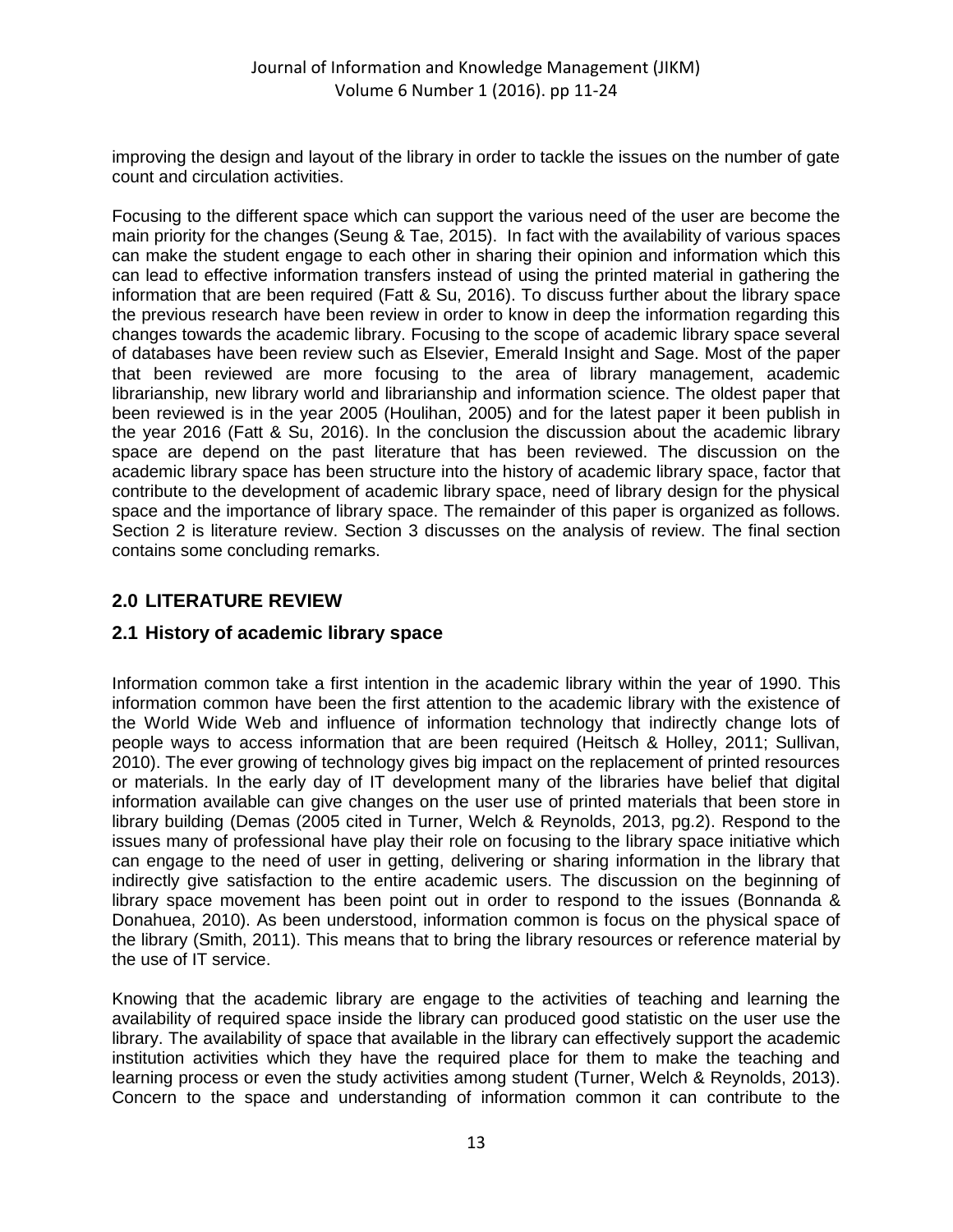development of information and the use of IT equipment. The previous author have suggested that the development of library space will involve on the changes of the ways IT staff and librarians engage to each other in developing and providing the better service to the entire academic library users (Bennett, 2009). This can be seen from the aspect of providing appropriate space that are been supported by the technology like computer or internet for the user to search material inside the library.

The topic of the learning common becomes more famous to be discussed in the literature of Library and Information Science (LIS) in the early 2000s. Reason for this topic become interesting to be discussed is because the learning common has clearly give input on the direction of academic libraries which make the academic institution to shift their style of teaching and learning to the culture of learning (Turner, Welch & Reynolds, 2013). Besides that, in the year 2003 Bennett has proposed learning commons model that give direction to the academic library on the new approach of teaching and learning activities (Bennett, 2003). This new approach really change the way of teaching and learning activities at the academic institution where it influence the activities of self-discovery of learning. It takes place when the individual participate with the other member in the social learning activities which involve sharing idea, skills or information of other person to another. Having a space like discussion room inside the library can make the process of sharing information or idea would be done in such a meaningful ways.

Towards the details history of academic library space it can be said that the required and suitable space should be design effectively by knowing the need of the user to each activities that they engage too. This is because if the required space is available in the library indirectly the users will come to use the service and facilities available which this indirectly can increase back the use or library resources and make the library become a place for sharing information among the group members. Furthermore, having the suitable space also can connect people to each other in sharing idea for decision making and it will shape a good community.

#### **2.2 Factor that contribute to the development of effective library space**

Looking to the above history academic library been consider as importance place for the member of academic institution in getting or acquired library resources for supporting the teaching and learning activities. The academic library is a building block that store and manage the information resources that meet the student, faculty and also the staff of academic institution itself (Reitz, 2006). Basically, the collection of academic library is more focus on the courses offer by the faculty or institution this is because to support the material regarding the subject offers which can help the student and lecturer getting required material for the reference purpose or completing their task. So, this can be clearly say that without having the meaningful library in the campus can make the users failed to get priceless information that been documented to be refer.

The presence of history about the concerns on the construction of academic library building have shown that this library really needed for the academic institution. In the previous study, author have indicate that between 2003 until 2009 new academic library building have been fully developed in the United States and Puerto Rico (Stewart, 2011). The concern on the academic library design are been priority in improving the need of academic institution. Most of the academic library during that time trying to get funding in improving the design of library. The ever growing of the printed material make the library need to store all information that been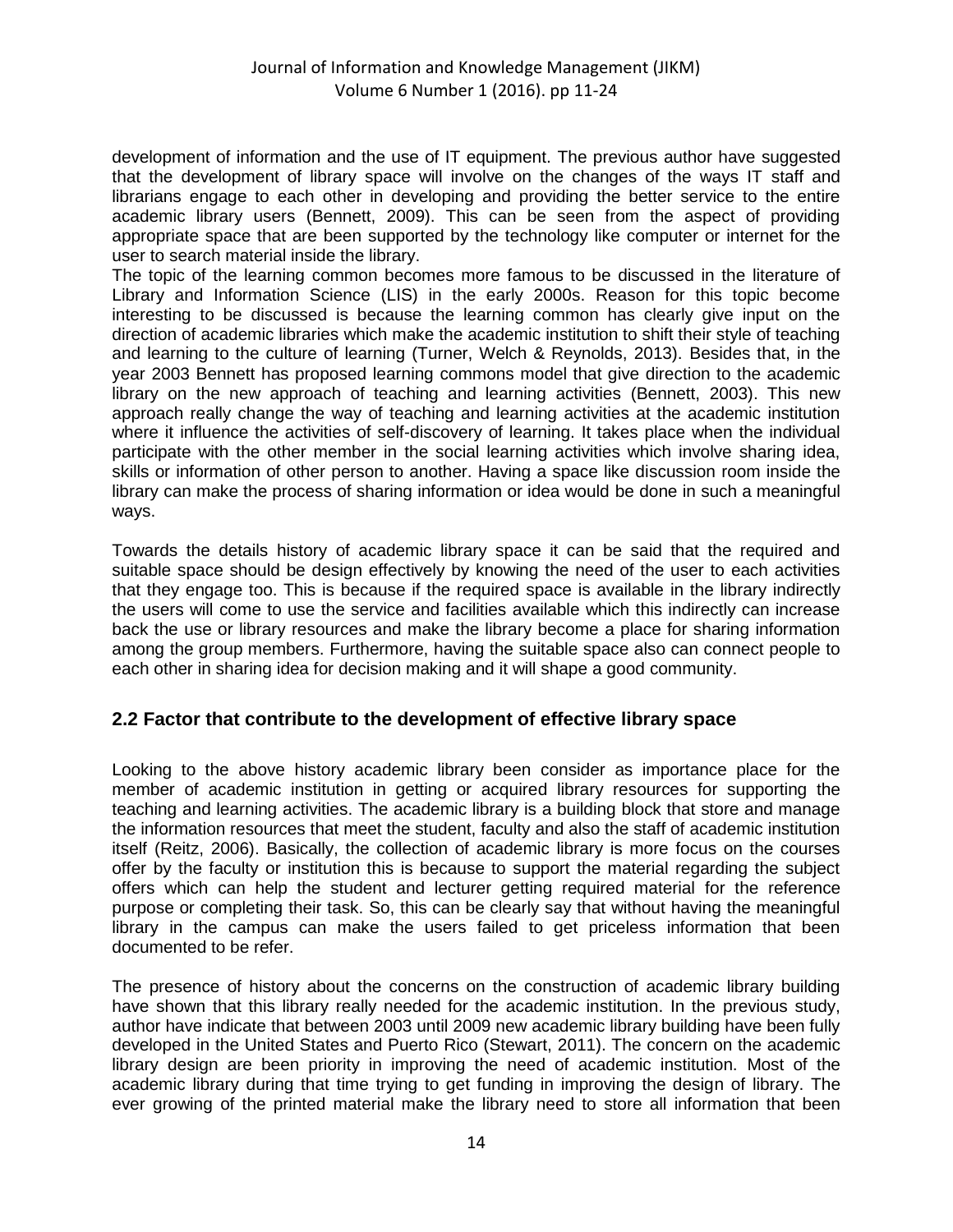required inside the library in order to provide reference material to the entire users. From this aspect it can clearly see that academic library being the importance role in the higher institution because the basic task that the library do is acquiring, storing and preserving the valuable information to the academic member in getting the information regarding the subject that they learn.

Even though academic library been really give big impact on the sources of information for the academic institution but in recent this library have shown the decrease number of usage. Nowadays the use of academic library as a place for searching information become weaker among the users although the library give the opportunity to the user in checking the availability of resources and searching the database to find reference materials (Gayton, 2008). In previous study show that about 33% decline number of library usage (Stewart, 2011). Knowing that in the era of  $21<sup>st</sup>$  century the fast development of technology in retrieving the information make the existence of library are not fully been used by it users. The rapid improvement and development of information technology for example the use of internet make the student shift the way they searching and acquiring information resources in supporting their task this indirectly make the student become not interested to go to the library in gathering the information that been stored and also to use the service or facilities offer by the library (Saori, Atsushi & Chieko, 2011).

Confirm by previous study the issues on the obsolete function and role of traditional academic library when the development of advance technology (Young & Schottenfeld, 2014). The present of technology also give bad impact to the academic library which the libraries are facing the problem on decline number of usage and circulation activity that involved the process of borrowing and returning of the books. The arrival of electronic resources like books and journals article which can be easily access by the users have make the statistic of library circulation activity become decreases (Montgomery, 2014). The users can simply access the content of information that they want without going to the library for searching information in the printed format.

By having this problem the library have face the crisis on the circulation activities statistic. Study has shown that about 13% of decline number for the circulation activities between the year 1994 and 2004 (Gayton, 2008). Besides that, the decline number of reference transaction also have been stated which about 32% between the year 1994 and 2004. These statistics really reveal that users nowadays change the ways of retrieving information as the use of internet access can simplify and faster the process of acquiring the information resources. Having the internet access in searching information at the web make the users become lazy to go to the library for searching the printed material in getting information. Confirm by the previous author the readily information which available in the web truly effect on the student ways of searching and retrieving the information (Houlihan, 2005). Also been mention that the information like fact, idea and theories which before this can only be find in the printed material that are available in the library can now been fully access by the use of internet in just minimum time. In addition, fast growth of technology would also affect the user to fully utilize the library as they can search any information in the web in order to support their activities or work that need to be completed. Also been prove that nowadays academic library would not be use by the user in searching information this is because student are more prefer to use the ever growing of technology (Gayton, 2008).

There is another problem that been face by the library which the number of gate count also show the decline. As been stated before this the increasing usage of electronic material brings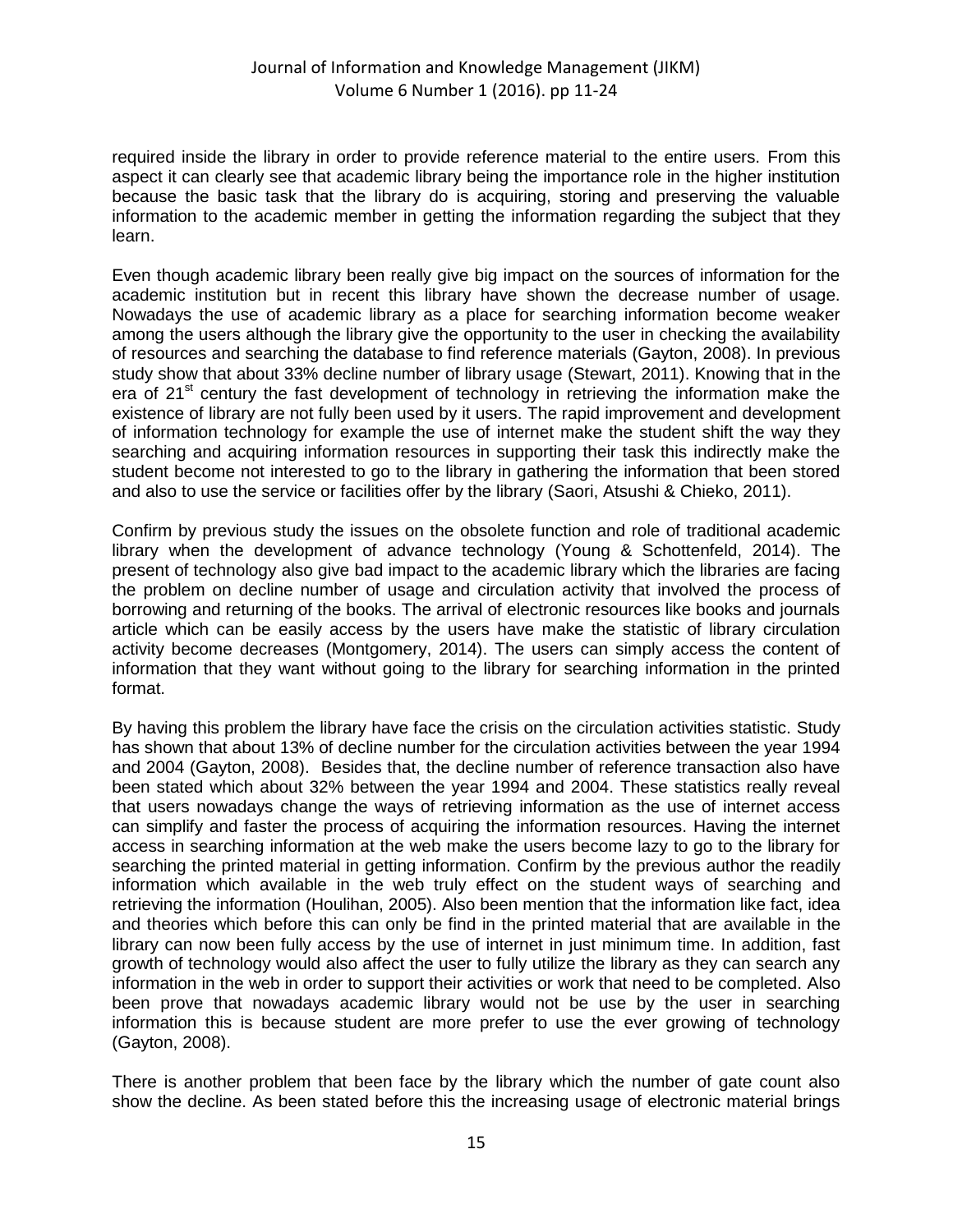the impact on the gate count statistic. Previous study have shown that the inconsistency of statistic on the number of gate count has been stated which in the year 1996 and 1998 institution that offer bachelor degree shows the decline number of gate count and it been increase back on the year 2000 and 2004 (Gayton, 2008). The overall gate count in between the year 1994 and 1998 is about 9.2%. Focusing to the institution which offers master's degree about 5.4% overall number of gate counts in the year 1994 to 2004. Besides that, institutions that focus on the doctorate show the decline number in the year 1996 and 1998. Then the increasing number of gate count been shown about 9.8% from overall 1994 to 2004. There is other author indicate that the decline number of gate count is because the users nowadays more focusing to use electronic information in retrieving the material rather than visit the library and use the printed resources as the medium to find information needed (Montgomery, 2014).

The other factor that direct to the decline number of gate count and circulation activities which the issues on the appearance of the academic library building itself. The gloomy and dull appearance of the library building make the user not satisfied with the design of library and this indirectly will contribute to failure in attracting the user's attention on the library (Houlihan, 2005). In addition, with the bad exterior and interior design of the library will lead to uncomfortable feel to the users in spending their time inside the library in order to perform the activity individually or by grouping. The ever growing of printed material inside the library building also can contribute to the reason why users not come to the library. This is because with the rapid growth of printed material the library needs to expand the space in having the shelf for storing the material.

Although, previously the academic library have plan the design of library space but the issues on rapid growth of printed material are not fully consider when planning the space which this indirectly make the space inside the library become crowded. Prove by the previous author that academic libraries are facing the problem on minimum and poorly management of space that make the library become crowded (Seung and Tae, 2015). Also be confirm by other author traditionally academic library have a little physical space which give the problem for the user to fully utilized the space in doing their works or activities. If the problem on crowded space being happens the user will tend to find another place in doing their work without coming to the library (Freeman, 2005 cited in Turner, Welch & Reynolds, 2013, pg.7). Even though, the user can get the space for doing the individual or group activities but it also can affect their work because they does not get comfortable space which can engage the different type of activities. The productivity of work that been produce by the individual or group become less because of the uncomfortable space that they engage to in making their activities (DeClercq & Cranz 2014). The main reason why the problem of minimum space occurs is because lack of knowledge on the academic users need and want for required space which this indirectly cost several issues on the wasted energy, maintenance cost and construction (Seung & Tae, 2015).

Therefore, from the factor that have been discussed above the academic library need to play their role in doing some initiative about the changes of library construction by focusing the required space that the users want. Knowing the type of space that been required this can tackle the issues or problem that been occurred. Basically, in the era of  $21<sup>st</sup>$  century the academic library should plan an effective space in providing the different need of users to engage with the various activities whether individual or group works (Gayton, 2008; Bennett, 2007). A quality space which supported with the facilities and equipment will give satisfaction and attract the users to fully utilize the academic library existence. A great design of library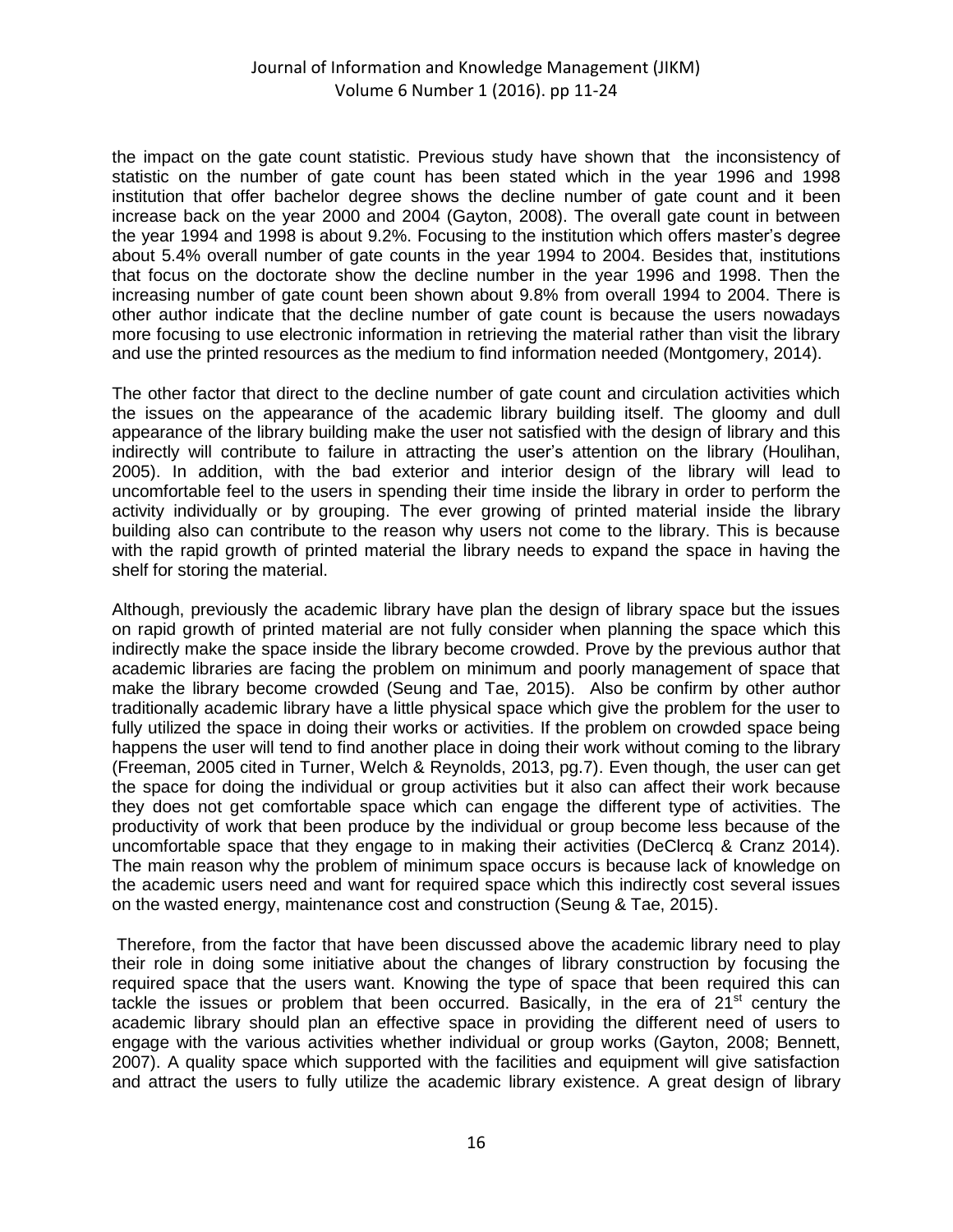supported with the existence of various space can contributed to the increase number of users come to library and solve the problem on the gate count statistic (Seung & Tae, 2015).

#### **2.3 Need of library design for the physical space**

Outstanding technology or electronic resources have made the traditional function of academic library which retrieving, storing and preserving the printed material become not importance. Function of academic library become obsolete due to advance technology that is growth from time to time which produced the online information resources that can be easily retrieved by the users (Young & Schottenfeld, 2014). Furthermore, minimum space in the library has also affected the use of library among users which make the decline number of gate count, circulation and reference activities. So, in order to tackle the issues redesign the library by considering the type of space and equipped with useful facilities that are needed by the users can grab back their attention in using the academic library. Redesign or renovation of library building require consideration and understanding on the need of the users in order to provide satisfaction towards what the users want (Fatt & Su, 2016). This is because academic library really been consider the heart of academic institution which this building store and provide valuable information of great thinker for the past and present in order to be use as reference material that support teaching and learning activities. Indicate by previous author that academic library building are often been known as the campus life (Stewart, 2011). Not only that, the existence of library in academic institution is truly importance because the users basically will use the library to perform the activities like sharing idea, skills and information to each other. For that reason, making changes in redesign or renovation of library on the interior or exterior design can attract back the user's attention on the existence of the library. These can be confirmed that library is most places that the users want to come if the looks of library meet the need of the users (Mitchell, 2004 cited in Houlihan, 2005, pg. 9).

Over the last 20 years the changes ways of academic library users use library have affect on the library design which the requirement are more towards providing the suitable space for them in performing the individual or groups activities (Ojennus & Watts, 2015). The research result show about 76% of users visit the library weekly to make their group or individual work and use the facilities available inside the library. So, it is necessary that the library provide suitable space for the users not only to do their work but engaged to the learning and teaching activities. The successful library space is depending on the stability of required space and type of space that can connect to the teaching and learning activities (Fatt & Su, 2016). As been understand library space been define as the space that will be provided to the user in doing the specific work according to the activities that the users attached. In a past few decades many of the researchers are really concern towards the value of library physical space which it been consider as "library as place" (Applegate, 2009).

Significant to the traditional library that on the past just concern on the development of printed material which making problem in term of space in the future, this indirectly make the academic library realized on the issues that been arrive which make the existence of library are not been fully utilize by its users. Towards making the library as welcoming place to be visit redesign the various library space which have been mention before can be the most effective initiative in fulfill the users demand for providing suitable and comfortable space for the users to meet each other in delivering the information or idea. It have been reveal that academic libraries been the place that provide connection to the institution on the development of information resources which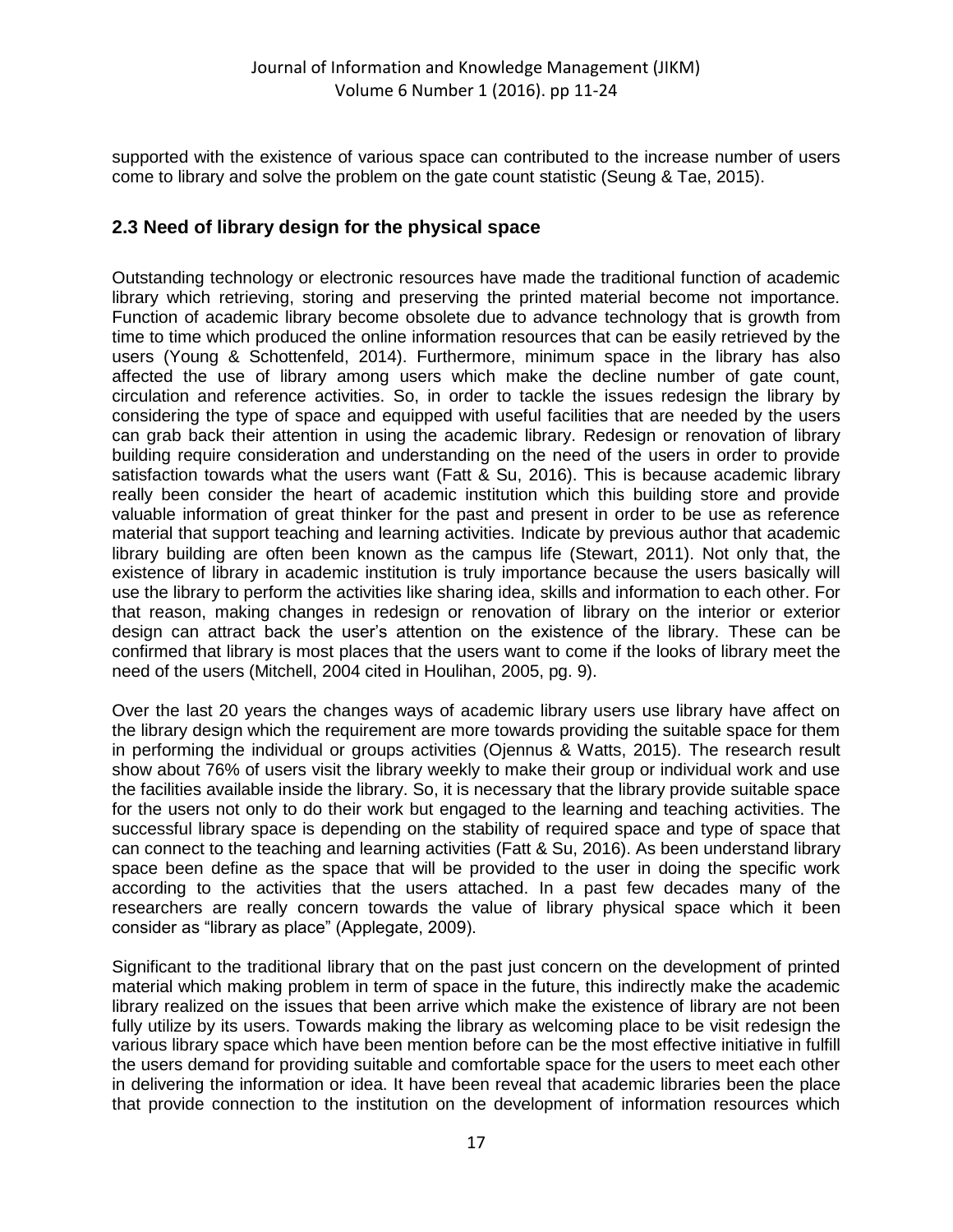give value to the users in having the required space (Seung & Tae, 2015). Besides that, the availability of various space are needed because it not only to be use and support for the library activities of the academic institution but it also can be use by the stakeholder in making the academic activities (Turner, Welch & Reynolds, 2013).

As from that the rapid demand of the space are really been required because the availability of space been use to support the teaching or learning activities by the users in the academic institution. Knowing the need of the users on the type of space can produce the users satisfaction and indirectly tackle the problem that been arise. Better understanding on the renovation of academic library can produce best output in meet the need of users (Fatt & Su, 2016). Furthermore, by knowing the need of required space also helped the libraries clearly determine what the consideration that the users want in each of the space that will be available.

Focusing on the mission to providing the better quality service that are concern with technology equipment must be the first target of academic library. Demand on the latest technology is always increased and academic library should be a place where all of the requirement are been fulfill and after that can construct the shifting for the library to be the housing of resources for good quality knowledge that user can use to finish their daily task. It also be found out that, each user that use the library will mostly use the academic library that have been improved their technology equipment like computer from time to time and it is not surprised to let out the impression that 45.5% user surely are effected with that (Ramsden, 2011). In previous finding research libraries must actively find more idea on how to create a proper space that can lead lot of activities in one time such as learning, teaching and sharing for more knowledge discovery (Stewart, 2010). Effective space in library also not only can give benefit to the user if it be design properly but it also can make the work of academic libraries staff become more lot easier (Houlihan, 2005). Then, the academic library staff must also remember that various spaces provided actually will smooth up their work while it can let the user get done many activities. With the natural balance towards the space, user of the academic libraries will fully utilized the resources in the library and at the same time can show the existence of the academic library to more potential user. It also be known for long time ago that user at the academic library mostly will come to library to find sources for their task so by take a important count on redesign the library on term of library space can be seen as one of the greatest way to meet user need and can help them burst for full satisfaction. The diversity of space must be planned properly because the user that comes to library is actually in small or big group (Webb, Schaller & Hunley, 2008). Thus, it is good the library be design on different space as to provide different environment to different type of user (Bryant, Matthews & Walton, 2009).

There is quite of reason why library spaces have been required to provide the individual or group section so that they can do their desire activities. The previous finding have confirmed that learning and teaching activities can be more interactive if the academic library have more supportive spaces in the library for different type of user or group (Hunter& Cox, 2013). Effective space also can bring more meaningful success because it maybe can be one of the factors where the university education performance can be increase in the result. Other than that, there is also statement that describe on availability of space for many activities in the library can portray the good image of learning philosophy for some higher learning institution and give highlight to the library to become one of the important division that need to be give serious attention by the administration's (Smorville & Harlan, 2008 cited in Turner, Welch & Reynolds, 2013, pg.6). One of the other biggest reasons is increasing demand of user so that library always becoming a good place for learning activities while give extra added value such as be a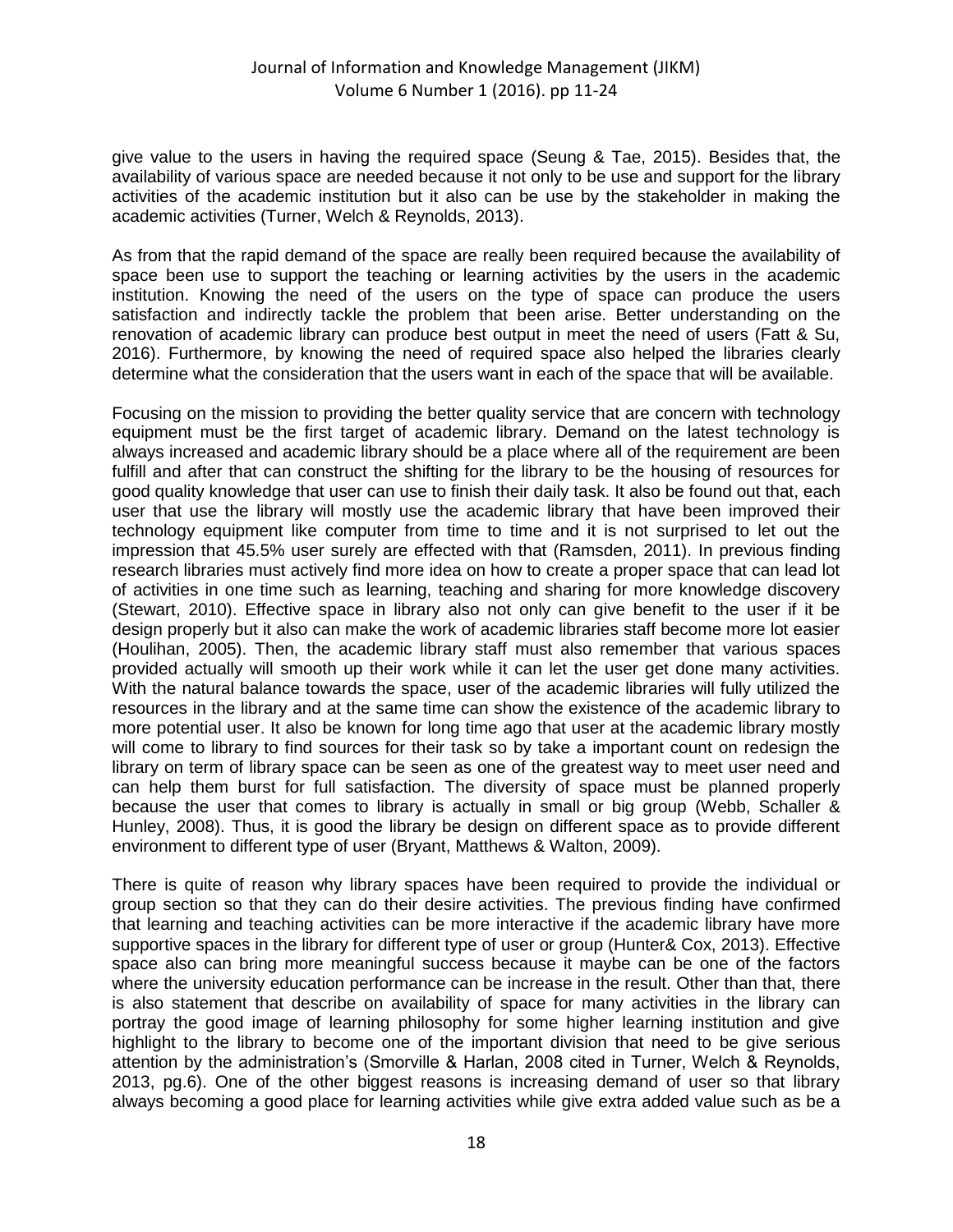shelter on finishing their assignment. The easiest example that can be seen is from the examination week. Library will be the top place where the student will spend their time to do the revision and study alone or in the group. From the situation it easily can be show that lot of useful space in the library actually are decorating a good value to each student themselves while the library is the platform where the student can release their full potential for their task.

#### **2.4 Importance of library space**

Library nowadays that rapidly improving their services and facilities for making the library spaces really been appreciated by their academic users is one of the biggest reason why it must be done. On the previous author finding that has been made, library that gives good impression on the useful space around the library can perfectly fit more than 55.5% users to stay more than 3 hour for their activity time in the library (Seung & Tae, 2015). This indicates why library space is must be get done in right way according to user needs. In broader explanation the library especially academic libraries must bring the responsibilities to carefully design and create the library to be a good physical space that can give more inspiration of resources for the entire user. It will be lot of waste for the printed or non printed material if not be placed on the right space because it will be use minimally by the user and directly will cause make a loss in term of the budget to buy all that resources. For this big reason the academic libraries must make fast action to shift all of the function of spaces to operate more effectively while at the same time can let all the user freely discover all the resources without limit and as for example they can enter it using a better network.

In order to make the user become actively can perform their task more faster and efficiently is by adding the amount of volume of shelf itself in storing and showing all resources that available inside the library (Montgomery, 2013). With a bigger vision to do that way the library can focusing on added lot of material that can give added value to the user while at the same time make use the space in the library fully functional. The library also must always aware with the presence of the recent technology that can make the academic libraries can having their full momentum on providing their services back. Part of the initiatives is by providing technology that can make user on using the circulation system in the library while make the user interest to use any technology that been provided specially for them. Strong Wi-Fi connection is the easiest way to attract user which previous study show about 70% percent respondent also agrees with the statement earlier (Ojennus & Watts, 2015). It also been supported by the research that has been conducted by Ramsden (2011), that 74.8 user will likely visit the library if the internet connection is stable and good at there.

Also been mentioned that once the user can trust to spend their time to conducting their assignment and try to use all the facilities provided at the academic library it is a good sign where the library are in the right way in building their spaces (Brayant, Matthew & Walton, 2009). To show it can be supported with the good research more than 78% of user in academic library are also attract with effective library space than the academic library that are not good to managed it in proper way to let the user spend their time (Onjennus & Watts, 2015). About 83.3% user will consider spending their time at the academic library if they can see the place is providing right space for them to doing their activities while it must be understand that different type of user specifically will also need different library spaces to satisfy all of the needs (Seung & Tae, 2015). This then also be proven that finding show academic library awareness on properly managing the physical space will produce more effective result on fulfill the user needs (Fatt & Su, 2016). Related to that finding, it gives a total description that the library that can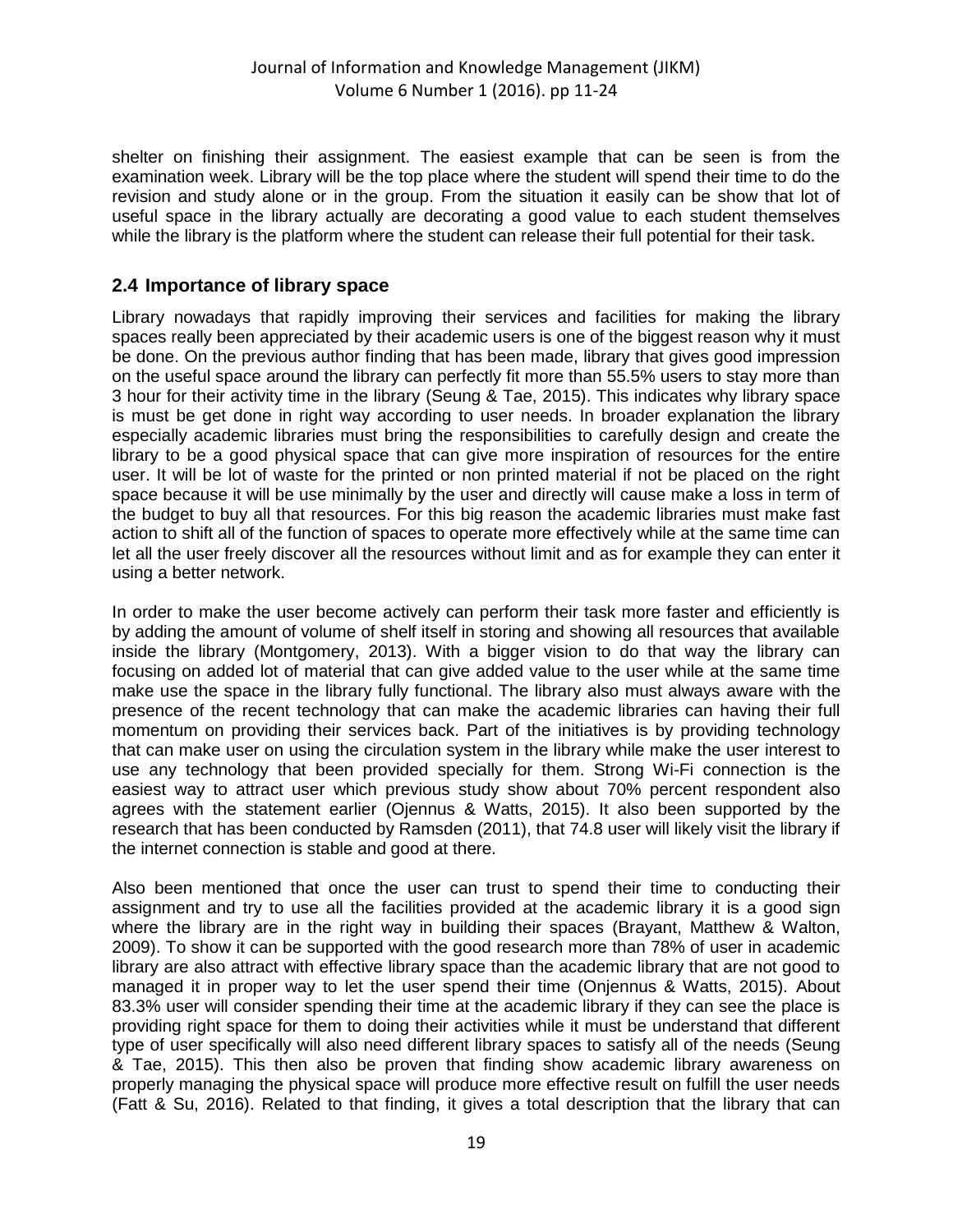expose the suitable space and resources to their targeted user can lead the user to fully utilize the library. It have been prove that reflection of agility and adaptability can be shown when the excellent library design can be intemperate back to the user in good way when they can use and adapt all the space in good manner (Beard & Dale, 2010).

Student learning activities space is the key for academic library to look up when they want to design their academic library. This is very importance because when the academic library can successfully use the various spaces that are be equipped with a lot of equipment for the learning and knowledge discovery, user will have interest to be there to do their activities. The good support on creating the good spaces while equipped it with recent technology like fast computer networking as purpose of learning can be most important need by the user (Saori, Atsushi & Chieko, 2011). Not only that, they also indicates that more than 80% libraries make the right choices to their user when they can provided technology as computer to fulfill their needs. What more importance is the various spaces that created by the academic library can give good advantages to the user as they can choose to do their work on individual or group work space in the library. With lot of choices like that, some academic libraries will be high favorites to be chosen as a place to conduct their activities. The varieties of space also been proven by user that it will be lot of helpful way to support their different type of learning activities (Fatt & Su, 2016). As related to this situation, it can be supported by enhanced the social interaction like can give more opportunities on sharing and exchanging knowledge to support the learning and this mostly can bring most of the user together to encourage them to explore, collaborate and discuss among them in order to get new information with the variety of idea form different people.

## **3.0 ANALYSIS OF REVIEW**

In contrast, consideration on the library space for the academic library is really needed. This is because having a balance space inside the library can make the user will fully used the library in doing the process or learning, teaching or knowledge discovery. Having the balance in the various type of space with the support by suitable equipment can make individual or group to perform their task in such a meaningful ways. In order to really know what the users want the librarian should play their roles in identifying the need of their library users by knowing all aspect of required space and equipment. Looking to the advance technology the academic library nowadays also need to have knowledge in creating the space with the latest technology equipment which indirectly can help the users in retrieving the needed information in the easiest ways and providing meaningful equipment or facilities that can give benefit to the users in performing their task or work. Furthermore, having suitable interior and exterior design can indirectly attract the user's attention on the use of space available inside the library. This is because from the previous study it have been indicate that the user are not attracted to come to the library because of the appearance of academic library that is dull and gloomy. So, if the initiative in improving the interior and exterior design will be been done this can attract the user's attention on the library which indirectly can make them feel interest to use the library in doing their individual or group activities in just comfortable ways.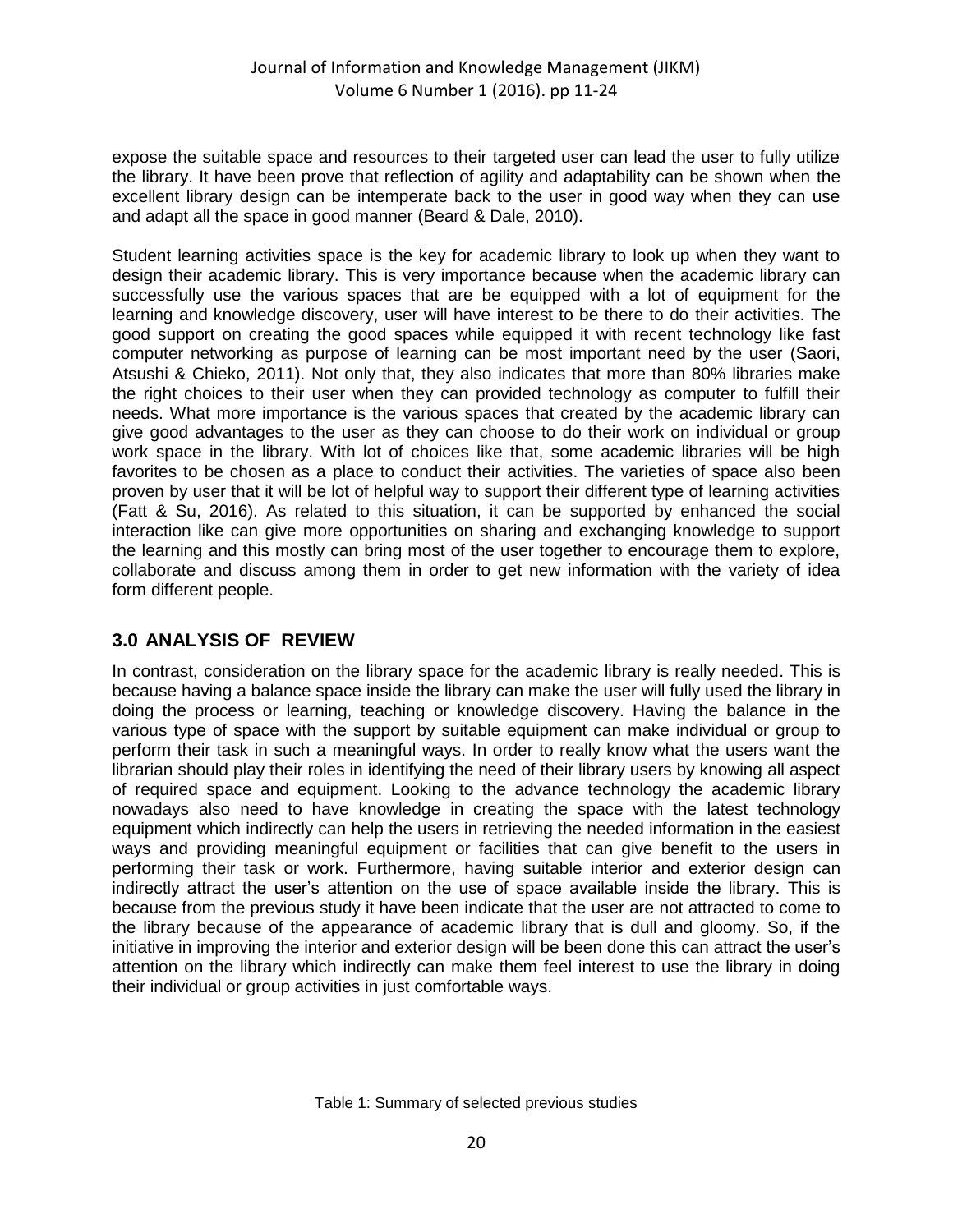| Author                           | Aim of the study                                                                                                                       | Research<br>Method | Main finding                                                                                                                                                                                                            |
|----------------------------------|----------------------------------------------------------------------------------------------------------------------------------------|--------------------|-------------------------------------------------------------------------------------------------------------------------------------------------------------------------------------------------------------------------|
| Saori, Atsushi<br>&Chieko (2011) | Examine the present<br>condition learning space                                                                                        | Quantitative       | Factor that contribute to<br>the creation of space in<br>library<br>and<br>the<br>also<br>importance of space that<br>the<br>equipped<br>with<br>which<br>equipment<br>can<br>support<br>the<br>learning<br>activities. |
| Houlihan (2005)                  | Provide<br>theoretical<br>and<br>practical perspective<br>on<br>the "library space'.                                                   | Qualitative        | The need and importance<br>of providing a comfortable<br>and inspiring environment<br>for students.                                                                                                                     |
| Ojennus& Kathy<br>(2015)         | Knowing<br>the<br>current<br>library use and determine<br>the possible<br>for<br>area<br>improvement based<br>on<br>the need of users. | Quantitative       | Understanding<br>of<br>the<br>changes on the users use<br>the library and need for<br>both<br>the<br>space<br>for<br>individual or group work                                                                           |
| Ramsden (2011)                   | Analyze the impact of<br>learning space and<br>learning behavior to<br>support the learning<br>activities                              | Mixed method       | Measuring student<br>engagement with space<br>and impact of use.                                                                                                                                                        |
| Seung & Tae<br>(2015)            | Explore the factor that<br>influence student choice<br>in academic<br>of space<br>library                                              | Quantitative       | Space which influence the<br>student choice in various<br>activities.                                                                                                                                                   |
| Beard & Dale<br>(2010)           | Know how library design<br>contribute to the complex<br>and evolving range<br>of<br>academic illiteracies                              | Qualitative        | Importance of library<br>design space                                                                                                                                                                                   |
| Fatt& Su (2016)                  | Provide guidance to<br>library planning                                                                                                | Qualitative        | Varieties of space that<br>fulfill the needs of student<br>in different activities                                                                                                                                      |
| Montgomery<br>(2014)             | Determine the renovation<br>of library change the<br>users perception on their<br>learning behavior in the<br>library space            | Qualitative        | The learning needs of<br>users are preferred to the<br>specific space in the<br>library building                                                                                                                        |
| Applegate (2009)                 | Observation on non-<br>computer seating area in<br>library and non-library<br>space                                                    | Quantitative       | Importance student need<br>for the space as well as<br>service and resources.                                                                                                                                           |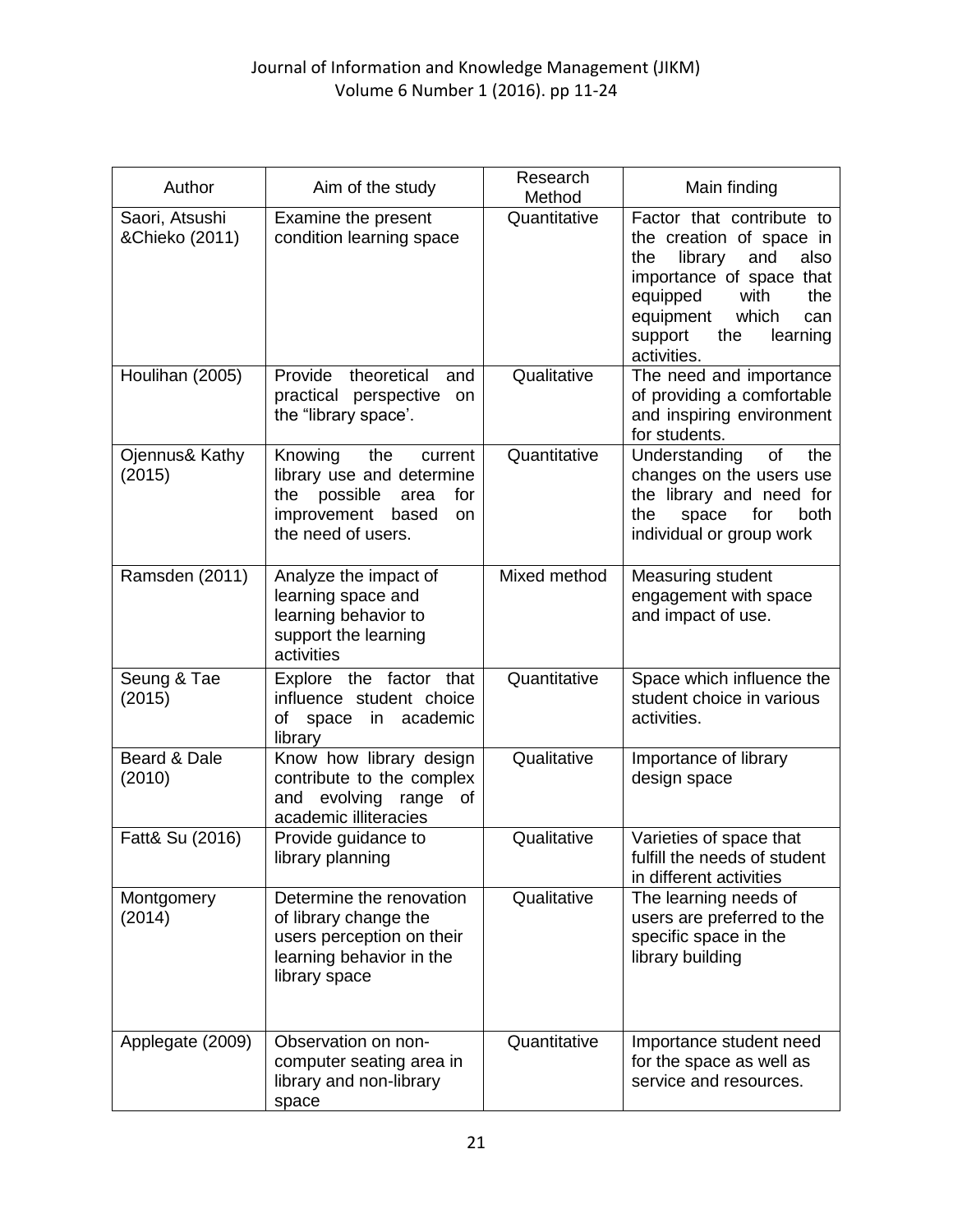| <b>Stewart (2011)</b>               | Know the decline number<br>of usage on academic<br>libraries and<br>need<br>Ωf<br>space for tackle the issue<br>on decrease number on<br>the use of library | Qualitative  | Factor that contribute to<br>the creation library space<br>and the need of library<br>space    |
|-------------------------------------|-------------------------------------------------------------------------------------------------------------------------------------------------------------|--------------|------------------------------------------------------------------------------------------------|
| Bryant, Matthews<br>& Walton (2009) | Evaluate the use of large<br>open learning and social<br>space in library                                                                                   | Qualitative  | Need of library space for<br>social and communal                                               |
| Gayton (2008)                       | Determine the changes<br>that need to be made by<br>the academic library                                                                                    | Qualitative  | Factor that contribute to<br>the creation library space                                        |
| Web, Schaller<br>&Hunley (2008)     | understand student<br>To:<br>choice in the library                                                                                                          | Mix method   | Understanding the<br>student need                                                              |
| Hunter & Cox<br>(2014)              | To explore student's use<br>of informal learning space<br>for their studies.                                                                                | Mix method   | Knowing the type of<br>space that the users need<br>which contribute to<br>learning activities |
| Young &<br>Schootenfeld<br>(2014)   | Examine college students'<br>collaborative activities                                                                                                       | Quantitative | he various of space to<br>support learning activities                                          |

# **4.0 CONCLUSION**

The purpose of the library space basically to make the academic library thinking about the various needs of the users. In the traditional function, library just been focus as a place for receiving, storing and providing information to its user as to support teaching and learning activities. Less concern on the need of the users for the academic library have kill the function and roles of academic library itself when in climax the library have face the issues regarding the decline number of gate count and circulation activities. Furthermore, with the ever rapid technology make library not become the place for the users to searching information. Besides that, as been stated before traditional library more focus on collecting printed material which this indirectly affected the library space because the need of expanding the place in shelving all the printed information that have been acquire. By this problem users become more uncomfortable because they do not get sufficient space in doing their individual or group activities. For that reason the existing literature have discuss on the initiative to redesign the library by providing the various space that supported by the technology equipment in order increasing back the number of user use the library. Having the various spaces can also support and promote the teaching, learning and also research activities in the academic institution (Fat & Su, 2015). About 93.3% of user's use the library after the changes of space have been made by the library (Gayton, 2008).

The availability of various space like individual or collaboration space indirectly make the user came to the library in order to use the space for making revision on the individual space and also having the sharing information activities at the collaboration space. Existence of this space really help the individual or group more focus on what they want to do as they have suitable and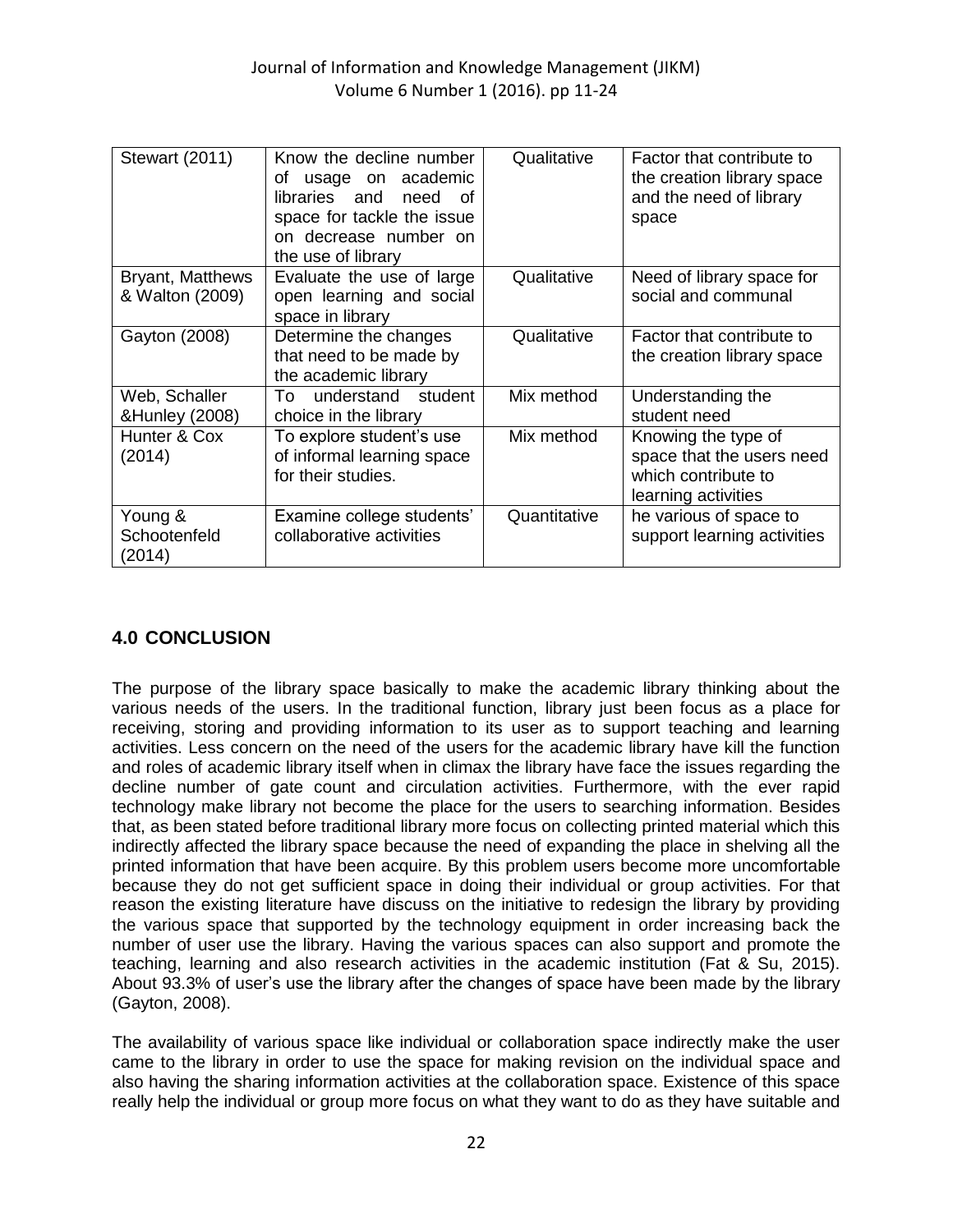comfortable space which they can done their work effectively. Individual become more focus to their work when the space provided are free from the noise and make them become more comfort to focus on their study or reading (Webb, Schaller & Hunley (2008). Not only that, previous authors have found out with the relaxing atmosphere can create better productivity in the work either individual or group task (Hunter & Cox, 2014). With the initiative of redesign the various spaces for the library this can contribute to express the academic library learning mission which traditionally more focus on the printed material for the reference purpose but with the existence of various space will connect the users to the various medium in receiving information whether using the electronic information or from the knowledge sharing activities in the groups. In addition, availability of space also can create the environment of "learning users" in the academic institution.

#### **REFERENCES**

- Applegate, R. (2009). The Library Is for Studying. Student Preferences for Study Space. *Journal of Academic Librarianship*, *35*(4), 341–346.
- Beard, J., & Dale, P. (2010). Library design, learning spaces and academic literacy. *New Library World*, *111*(11/12), 480–492.
- Bennett, S. (2009). Libraries and learning: a history of paradigm change*. Portal: Libraries and the Academy 9* (2): 181–197.
- Bonnanda, S. & Donahuea, T. (2010). What's in a name? The evolving library commons concept. *College and Undergraduate Libraries 17* (2–3), 225–233.
- Bryant, J., Matthews, G. & Walton, G. (2009). Academic libraries and social and learning space: A case study of Loughborough University Library, UK. *Journal of Librarianship & Information Science*, *41*(1), 7–18.
- DeClercq, C. P. & Cranz, G. (2014). Moving beyond seating-centered learning environment: opportunities and challenges indentified in a POE of a campus library. *Journal of Academic Librarianship, 40*(6), 574-584
- Fatt Cheong Choy & Su Nee Goh (2016). A framework for planning academic library spaces. *Library Management*, *37*(1/2), 13–28.
- Gayton, J. T. (2007). Academic libraries:"Social" or "communal?" The nature and future of academic libraries. *The Journal of Academic Librarianship*, *34*(1), 1 – 21.
- Haddow, G. (2013). Academic library use and student retention: a quantitative analysis. *Library & Information Science Research 35,* 127-136.
- Heitsch, E. K., and R. P. Holley. (2011). The information and learning commons: some reflections. *New Review of Academic Librarianship 17*(1): 64–77.
- Houlihan, R. (2005). The academic library as congenial space: more on the Saint Mary's experience: *New Library World 106*(1208/1209).
- Hunter, J., & Cox, A. (2014). Learning over tea! Studying in informal learning spaces. *New Library World*, *115*(1/2), 34–50.
- Montgomery, S. E. (2014). Library Space Assessment: User Learning Behaviors in the Library. *Journal of Academic Librarianship*, *40*(1), 70–75.
- Ojennus, P., & Watts, K. A. (2015). User preferences and library space at Whitworth University Library. *Journal of Librarianship and Information Science*, 1-15
- Ramsden, B. (2011). Evaluating the impact of learning space. *Reference Services Review*, *39*(3), 451–464.
- Reitz, J. M. (2016). *Academic library.* Retrieved from http://www.abcclio.com/ODLIS/odlis\_A.aspx